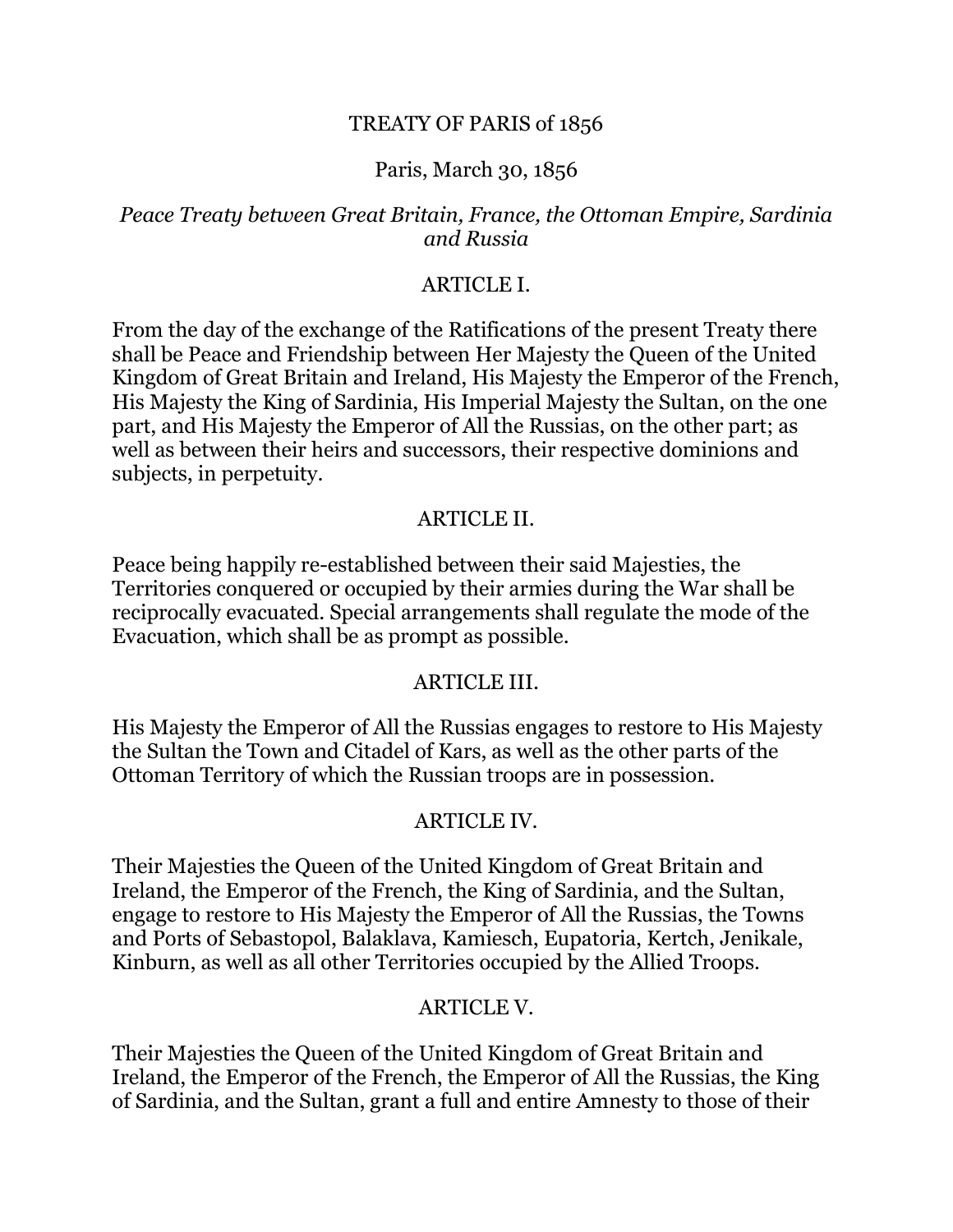subjects who may have been compromised by any participation whatsoever in the events of the War in favour of the cause of the enemy.

It is expressly understood that such Amnesty shall extend to the subjects of each of the Belligerent Parties who may have continued, during the War, to be employed in the service of one of the other Belligerents.

### ARTICLE VI

Prisoners of War shall be immediately given up on either side.

## ARTICLE VII.

Her Majesty the Queen of the United Kingdom of Great Britain and Ireland, His Majesty the Emperor of Austria, His Majesty the Emperor of the French, His Majesty the King of Prussia, His Majesty the Emperor of All the Russias, and His Majesty the King of Sardinia, declare the Sublime Porte admitted to participate in the advantages of the Public Law and System (Concert) of Europe. Their Majesties engage, each on his part, to respect the Independence and the Territorial Integrity of the Ottoman Empire; Guarantee in common the strict observance of that engagement; and will, in consequence, consider any act tending to its violation as a question of general interest.

## ARTICLE VIII.

If there should arise between the Sublime Porte and one or more of the other Signing Powers, any misunderstanding which might endanger the maintenance of their relations, the Sublime Porte, and each of such Powers, before having recourse to the use of force, shall afford the other Contracting Parties the opportunity of preventing such an extremity by means of their Mediation.

# ARTICLE IX.

His Imperial Majesty the Sultan having, in his constant solicitude for the welfare of his subjects, issued a Firman, which, while ameliorating their condition without distinction of Religion or of Race, records his generous intentions towards the Christian population of his Empire, and wishing to give a further proof of his sentiments in that respect, has resolved to communicate to the Contracting Parties the said Firman, emanating spontaneously from his Sovereign will.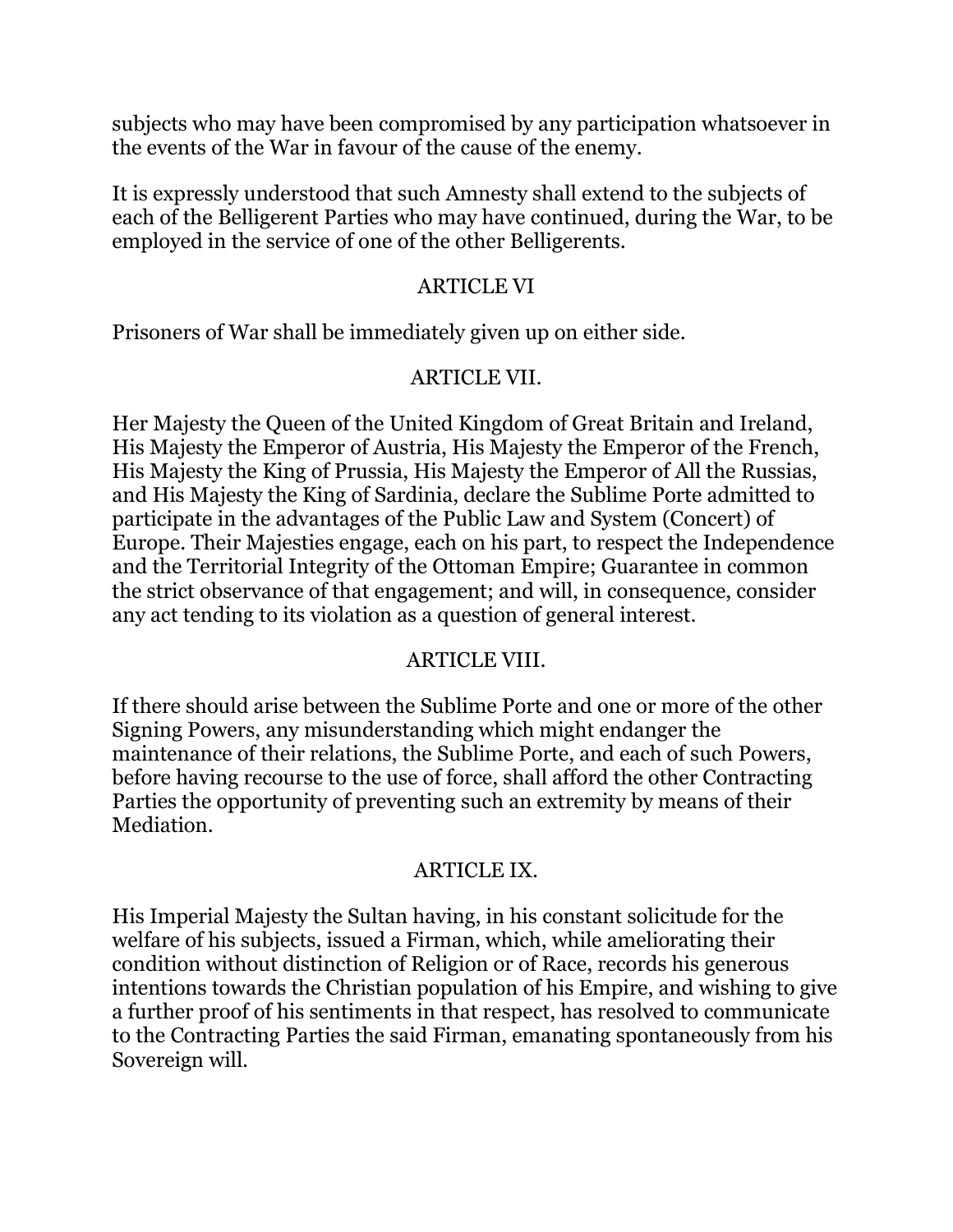The Contracting Powers recognise the high value of this communication. It is clearly understood that it cannot, in any case, give to the said Powers the right to interfere, either collectively or separately, in the relations of His Majesty the Sultan with his subjects, nor in the Internal Administration of his Empire.

## ARTICLE X.

The Convention of 13th of July, 1841, which maintains the ancient rule of the Ottoman Empire relative to the Closing of the Straits of the Bosphorus and of Dardanelles, has been revised by common consent.

The Act concluded for that purpose, and in conformity with that principle, between the High Contracting Parties, is and remains annexed to the present Treaty, and shall have the same force and validity as if it formed an integral part thereof.

## ARTICLE XI.

The Black Sea is Neutralised; its Waters and its Ports, thrown to the Mercantile Marine of every Nation, are formally and in perpetuity interdicted to the Flag of War, either of the Powers possessing its Coasts, or of any other Power, with the exceptions mentioned in Articles XIV and XIX of the present Treaty.

## ARTICLE XII.

Free from any impediment, the Commerce in the Ports and Waters of the Black Sea shall be subject only to Regulations of Health, Customs, and Police, framed in a spirit favourable to the development of Commercial transactions.

In order to afford to the Commercial and Maritime interests of every Nation the security which is desired, Russia and the Sublime Porte will admit Consuls into their Ports situated upon the Coast of the Black Sea, in conformity with the principles of International Law.

## ARTICLE XIII.

The Black Sea being neutralised according to the terms of Article XI, the maintenance or establishment upon its Coast of Military-Maritime Arsenals becomes alike unnecessary and purposeless- in consequence, His Majesty the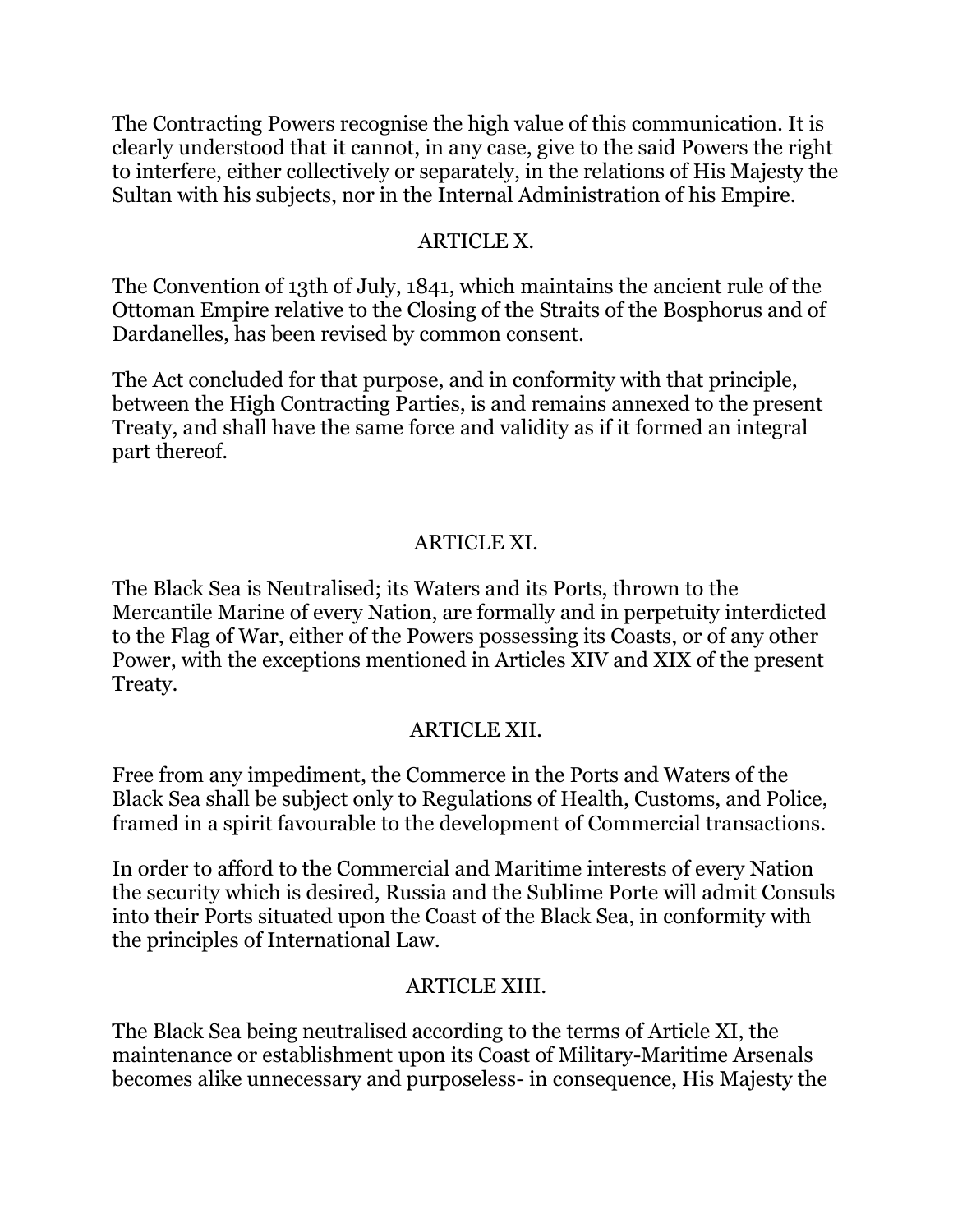Emperor of All the Russias, and His Imperial Majesty the Sultan, engage not to establish or to maintain upon that Coast any Military-Maritime Arsenal.

### ARTICLE XIV.

Their Majesties the Emperor of All the Russias and the Sultan having concluded a Convention for the purpose of settling the Force and the Number of Light Vessels, necessary for the service of their Coasts, which they reserve to themselves to maintain in the Black Sea, that Convention is annexed to the present Treaty, and shall have the same force and validity as if it formed an integral part thereof. It cannot be either annulled or modified without the assent of the Powers signing the present Treaty.

### ARTICLE XV.

The Act of the Congress of Vienna, having established the principles intended to regulate the Navigation of Rivers which separate or traverse different States, the Contracting Powers stipulate among themselves that those principles shall in future be equally applied to the Danube and its Mouths. They declare that its arrangement henceforth forms a part of the Public Law of Europe, and take it under their Guarantee.

The Navigation of the Danube cannot be subjected to any impediment or charge not expressly provided for by the Stipulations contained in the following Articles: in consequence, there shall not be levied any Toll founded solely upon the fact of the Navigation of the River, nor any Duty upon the Goods which may be on board of Vessels. The Regulations of Police and of Quarantine to be established for the safety of the States separated or traversed by that River, shall be so framed as to facilitate, as much as possible, the passage of Vessels. With the exception of such Regulations, no obstacle whatever shall be opposed to Free Navigation.

### ARTICLE XVI.

With a view to carry out the arrangements of the preceding Article, a Commission, in which Great Britain, Austria, France, Prussia, Russia, Sardinia, and Turkey, shall each be represented by one delegate, shall be charged to designate and to cause to be executed the Works necessary below Isatcba, to clear the Mouths of the Danube, as well as the neighbouring parts of the Sea, from the sands and other impediments which obstruct them, in order to put that part of the River and the said parts of the Sea in the best possible state for Navigation.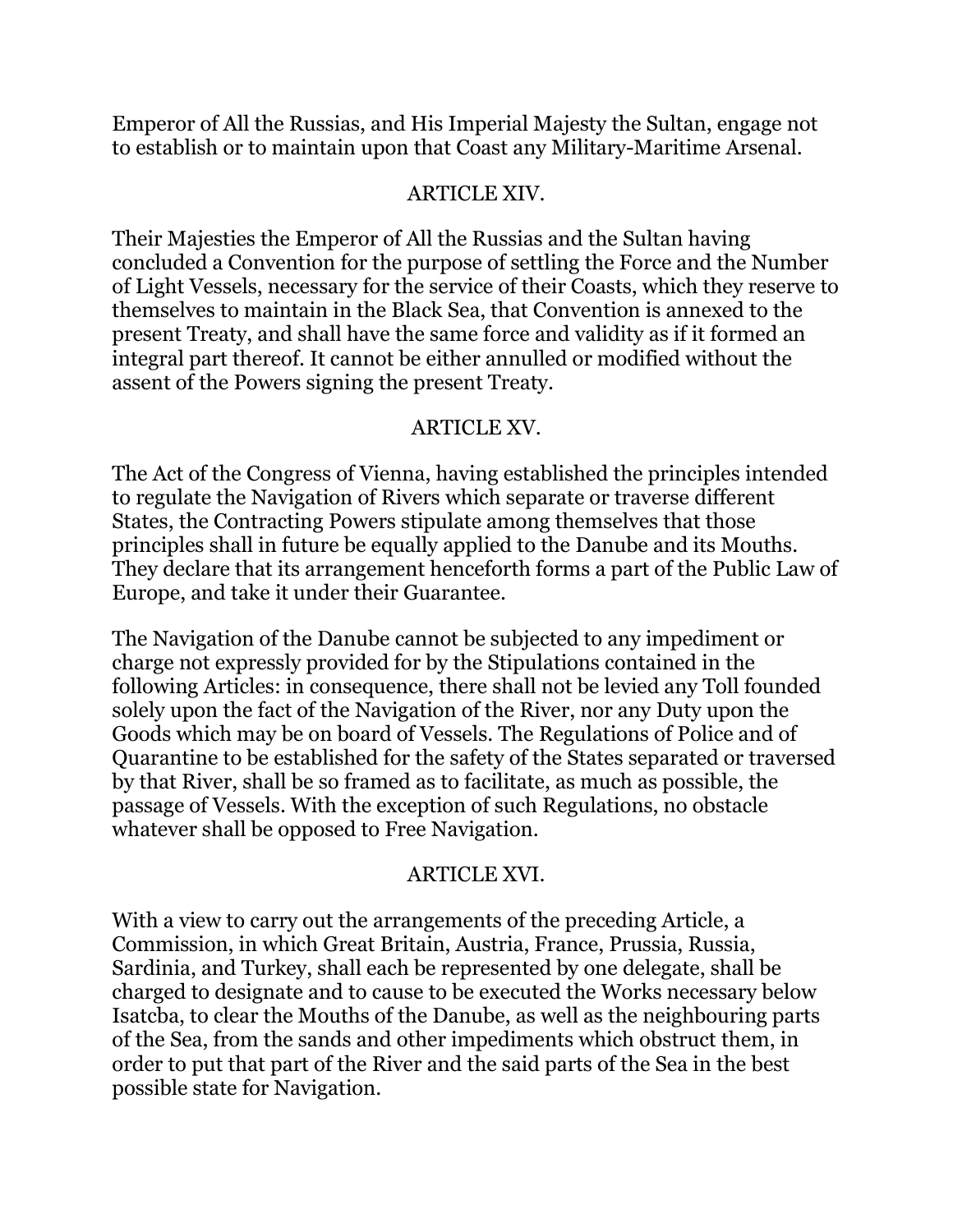In order to cover the Expenses of such Works, as well as of the establishments intended to secure and to facilitate the Navigation at the Mouths of the Danube, fixed Duties, of a suitable rate, settled by the Commission by a majority of votes, may be levied, on the express condition that, in this respect as in every other, the Flags of all Nations shall be treated on the footing of perfect equality.

## ARTICLE XVII.

A Commission shall be established, and shall be composed of delegates of Austria, Bavaria, the Sublime Porte, and Wurtemberg (one for each of those Powers), to whom shall be added Commissioners from the Three Danubian Principalities, whose nomination Shall have been approved by the Porte. This Commission, which shall be permanent: 1. Shall prepare Regulations of Navigation and River Police; 2. Shall remove the impediments, of whatever nature they may be, which still prevent the application to the Danube of the Arrangements of the Treaty of Vienna- 3. Shall order and cause to be executed the necessary Works throughout the whole course of the River; and 4. Shall, after the dissolution of the European Commission, see to maintaining the Mouths of the Danube and the neighbouring parts of the Sea in a navigable state.

### ARTICLE XVIII.

It is understood that the European Commission shall have completed its task, and that the River Commission shall have finished the Works described in the preceding Article, under Nos. I and 2, within the period of two years. The signing Powers assembled in Conference having been informed of that fact, shall, after having placed it on record, pronounce the Dissolution of the European Commission, and from that time the permanent River Commission shall enjoy the same powers as those with which the European Commission shall have until then been invested.

### ARTICLE XIX.

In order to insure the execution of the Regulations which shall have been established by common agreement, in conformity with the principles above declared, each of the Contracting Powers shall have the right to station, at all times, Two Light Vessels at the Mouths of the Danube.

### ARTICLE XX.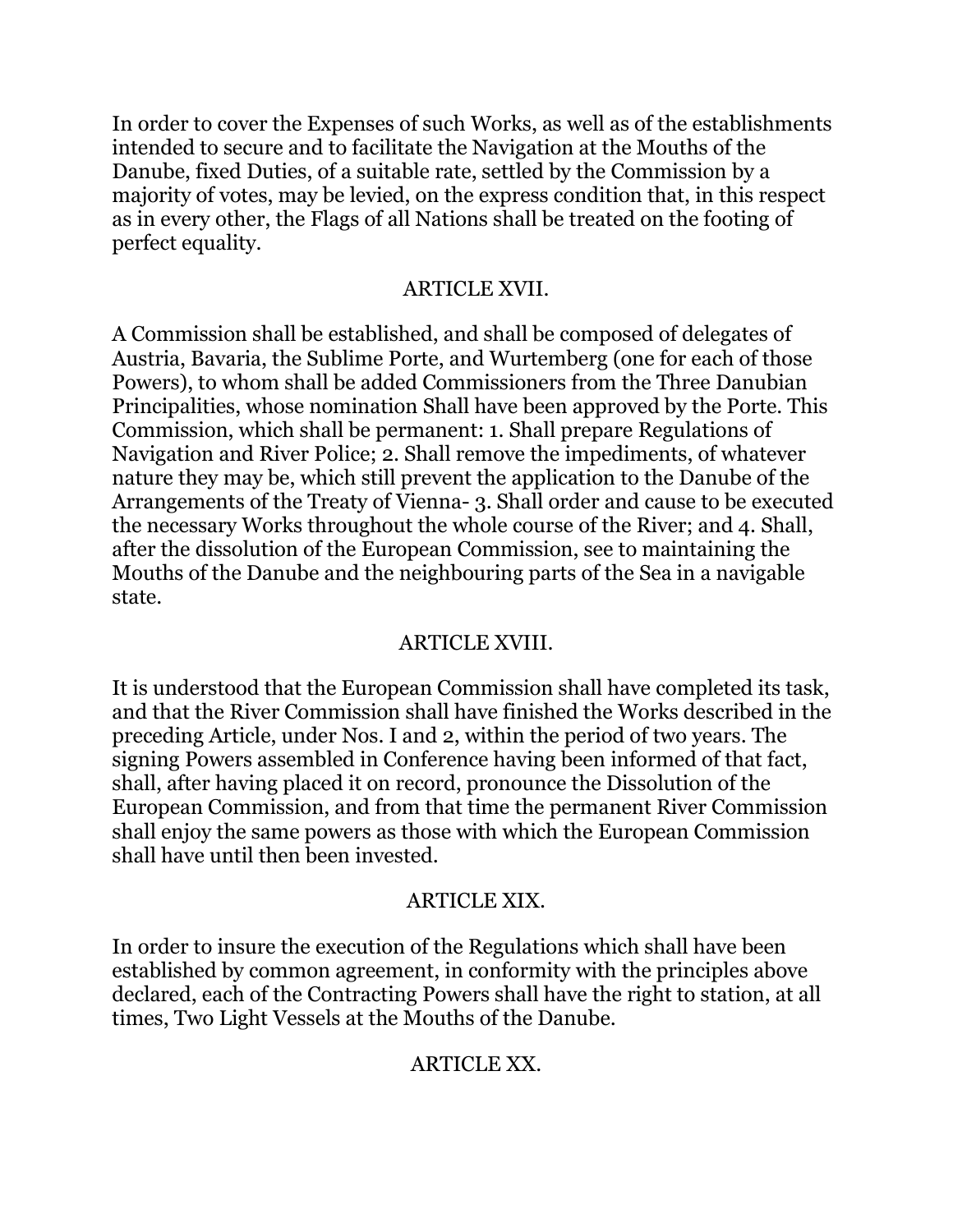In exchange for the Towns, Ports, and Territories enumerated in Article IV of the present Treaty, and in order more fully to secure the Freedom of the Navigation of the Danube, His Majesty the Emperor of All the Russias consents to the rectification of his Frontier in Bessarabia.

The new Frontier shall begin from the Black Sea, one kilometre to the east of the Lake Bourna Sola, shall run perpendicularly to the Ackerman Road, shall follow that road to the Val de Trajan, pass to the south of Bolgrad, ascend the course of the River Yalpuck to the Height of Saratsika, and terminate at Katamori on the Pruth. Above that point the old Frontier between the Two Empires shall not undergo any modification.

Delegates of the Contracting Powers shall fix, in its details, the Line of the new Frontier.

## ARTICLE XXI.

The Territory ceded by Russia shall be Annexed to the Principality of Moldavia, under the Suzerainty of the Sublime Porte.

The Inhabitants of that Territory shall enjoy the Rights and Privileges secured to the Principalities; and during the space of 3 years, they shall be permitted to transfer their domicile elsewhere, disposing freely of their Property.

### ARTICLE XXII.

The Principalities of Wallachia and Moldavia shall continue to enjoy under the Suzerainty of the Porte, and under the Guarantee of the Contracting Powers, the Privileges and Immunities of which they are in possession. No exclusive Protection shall be exercised over them by any of the guaranteeing Powers.

There shall be no separate right of interference in their Internal Affairs.

## ARTICLE XXIII.

The Sublime Porte engages to preserve to the said Principalities an Independent and National Administration, as well as full liberty of Worship, of Legislation, of Commerce, and of Navigation.

The Laws and Statutes at present in force shall be revised. In order to establish a complete agreement in regard to such revision, a Special Commission, as to the composition of which the High Contracting Powers will come to an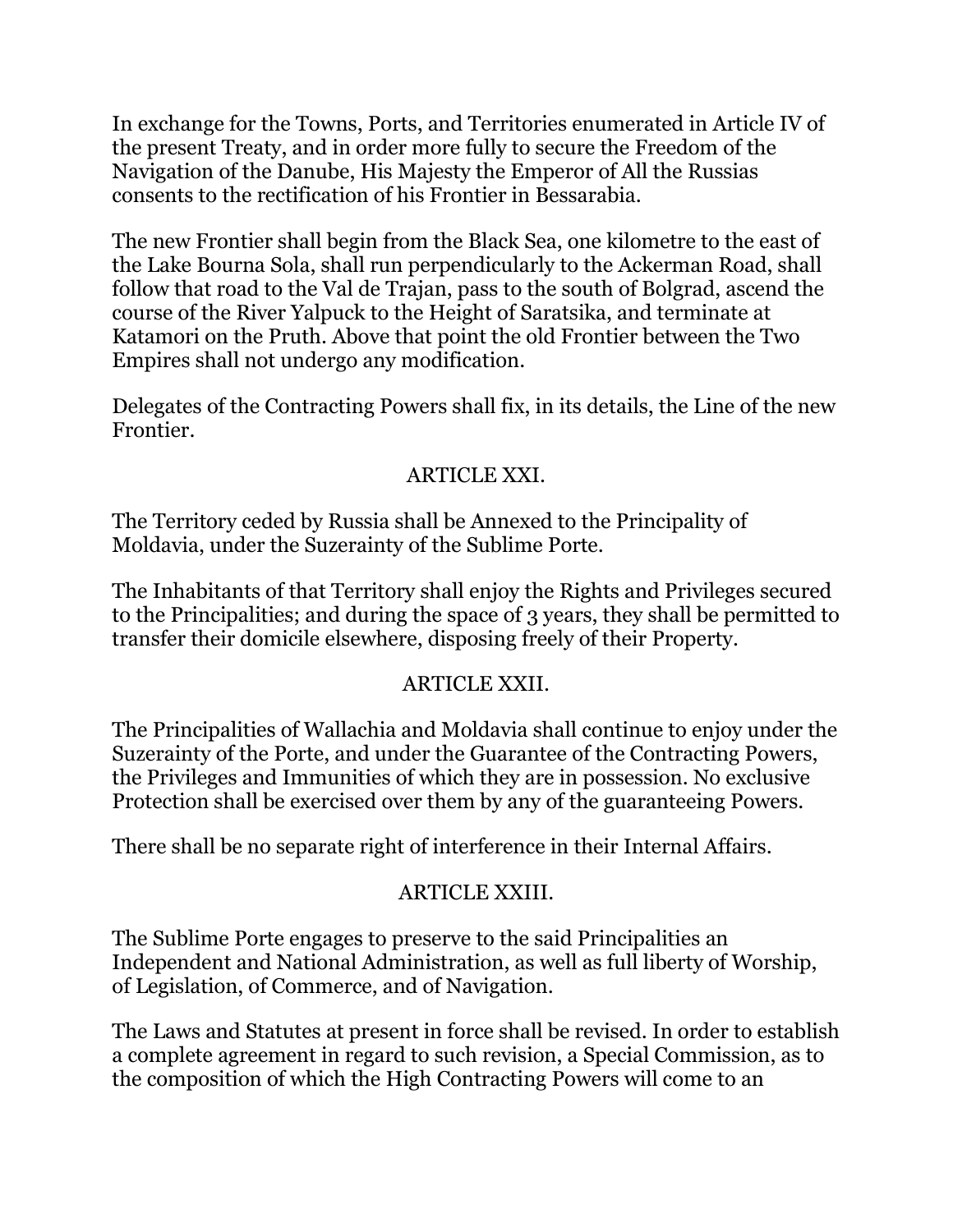understanding among themselves, shall assemble, without delay, at Bucharest, together with a Commissioner of the Sublime Porte.

The business of this Commission shall be to investigate the present state of the Principalities, and to propose bases for their future organization.

## ARTICLE XXIV.

His Majesty the Sultan promises to convoke immediately in each of the two Provinces a Divan ad hoc, composed in such a manner as to represent most closely the interests of all classes of society. These Divans shall be called upon to express the wishes of the people in regard to the definitive organization of the Principalities.

An Instruction from the Congress shall regulate the relations between the Commission and these Divans.

# ARTICLE XXV.

Taking into consideration the opinion expressed by the two Divans, the Commission shall transmit, without delay, to the present seat of the Conferences, the result of its own labours.

The Final Agreement with the Suzerain Power shall be recorded in a Convention to be concluded at Paris between the High Contracting Parties; and a hatti-sché rif, in conformity with the stipulations of the Convention, shall constitute definitively the organization of those Provinces, placed thenceforward under the Collective Guarantee of all the signing Powers.

# ARTICLE XXVI.

It is agreed that there shall be in the Principalities a National Armed Force, organized with the view to maintain the security of the interior, and to ensure that of the Frontiers. No impediment shall be opposed to the extraordinary measures of defence which, by agreement with the Sublime Porte, they may be called upon to take in order to repel any external aggression.

# ARTICLE XXVII.

If the Internal tranquillity of the Principalities should be menaced or compromised, the Sublime Porte shall come to an understanding with the other Contracting Powers in regard to the measures to be taken for maintaining or re-establishing legal order.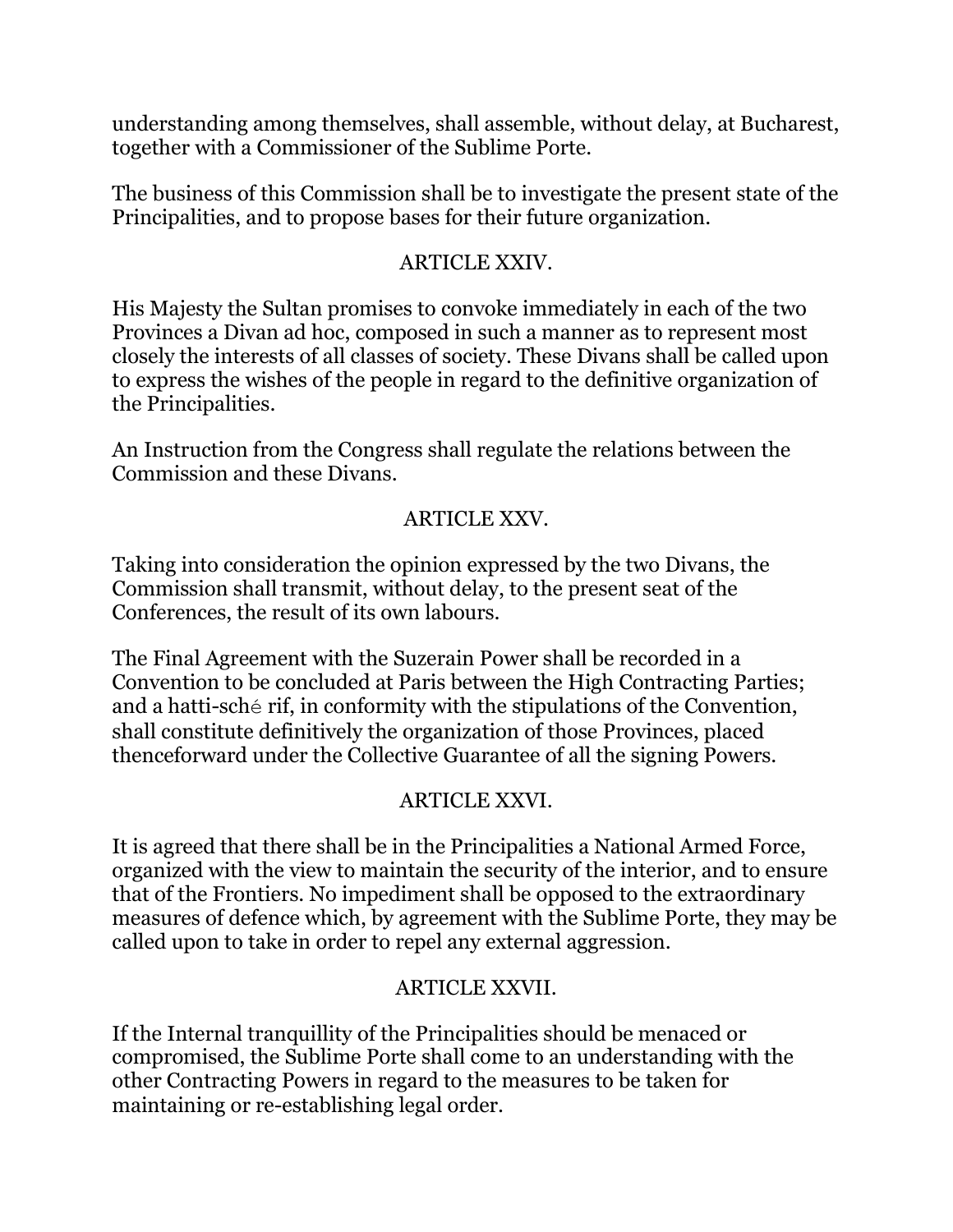No armed Intervention can take place without previous agreement between those Powers.

# ARTICLE XXVIII.

The Principality of Servia shall continue to hold of the Sublime Porte, in conformity with the Imperial Hats which fix and determine its Rights and Immunities, placed henceforward under the Collective Guarantee of the Contracting Powers.

In consequence, the said Principality shall preserve its Independent and National Administration, as well as full Liberty of Worship, of Legislation, of Commerce, and of Navigation.

## ARTICLE XXIX.

The right of garrison of the Sublime Porte, as stipulated by anterior regulations, is maintained. No armed Intervention can take place in Servia without previous agreement between the High Contracting Powers.

## ARTICLE XXX.

His Majesty the Emperor of All the Russias and His Majesty the Sultan maintain in its Integrity the state of their possessions in Asia such as it legally existed before the rupture.

In order to prevent all local dispute the Line of Frontier shall be verified, and, if necessary, rectified, without any prejudice as regards Territory being sustained by either Party.

For this purpose a Mixed Commission, composed of two Russian Commissioners, two Ottoman Commissioners, one English Commissioner, and one French Commissioner, shall be sent to the spot immediately after the re-establishment of diplomatic relations between the Court of Russia and the Sublime Porte. Its labours shall be completed within the period of 8 months after the exchange of the Ratifications of the present Treaty.

## ARTICLE XXXI.

The Territories occupied during the War by the troops of their Majesties the Queen of the United Kingdom of Great Britain and Ireland, the Emperor of Austria, the Emperor of the French, and the King of Sardinia, according to the terms of the Conventions signed at Constantinople on the 12th of March, 1854,